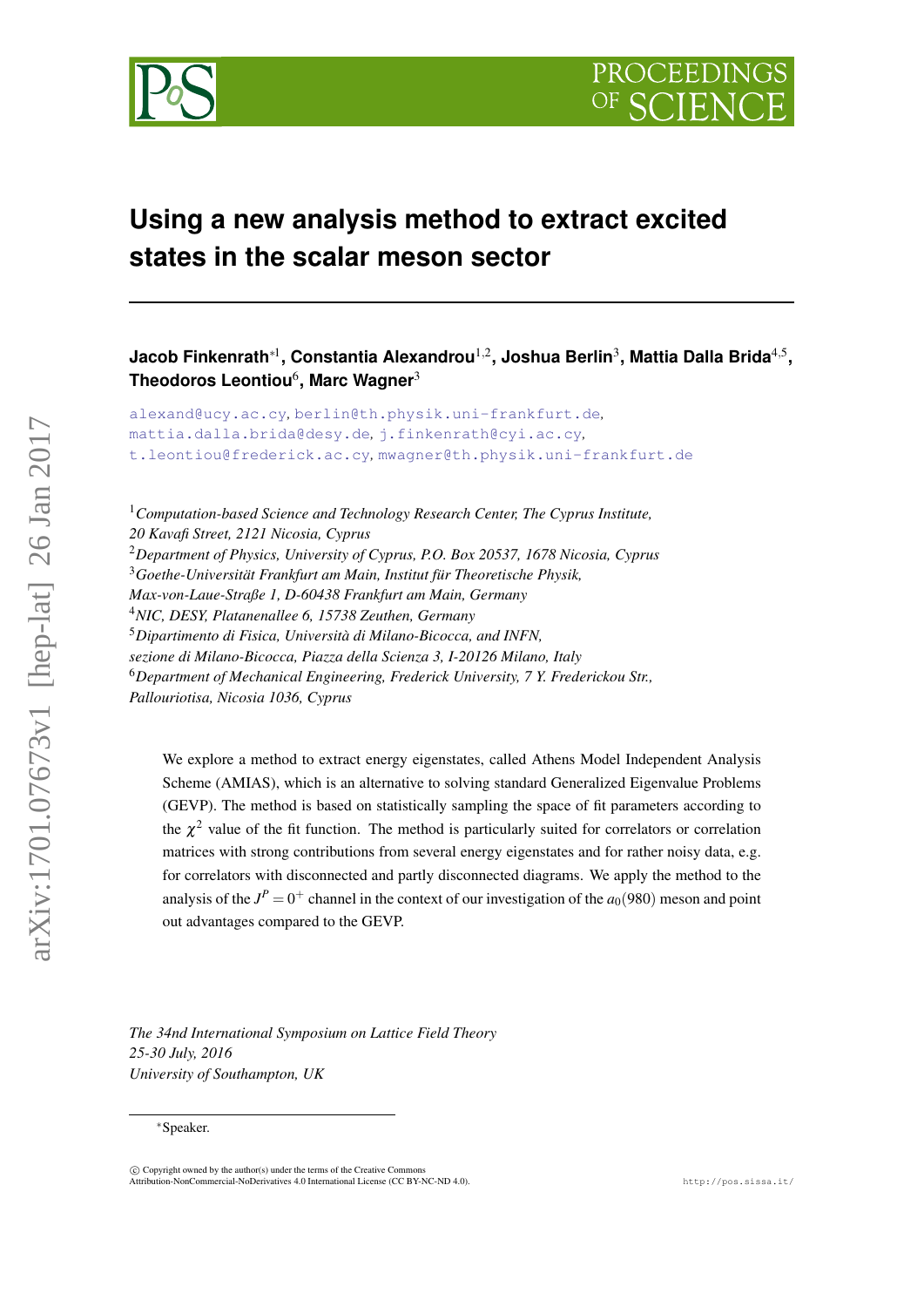# <span id="page-1-0"></span>1. Introduction

In this work we explore AMIAS, a rather new analysis method to extract energy differences and amplitudes from lattice QCD correlators and correlation matrices. The basic idea is to consider a very large number of fits to these correlators using Monte Carlo methods, which will lead to probability distributions for the fit parameters, that are the energy differences and amplitudes. This avoids the necessity of identifying plateau regions for effective energies. In particular, for unstable systems and resonances identifying plateaus can be very challenging, since the signal-to-noise ratio is typically rather poor for large temporal separations. Moreover it overcomes the limitation of extracting at most *N* energy eigenstates, when *N* interpolating fields are used (as it is e.g. the case, when doing a standard GEVP analysis)

We apply AMIAS to analyze correlators computed for studying the  $a<sub>0</sub>(980)$  meson, which has quantum numbers  $I(J^P) = 1(0^+)$  $I(J^P) = 1(0^+)$  $I(J^P) = 1(0^+)$  and mass  $m_{a_0(980)} \approx 980 \text{MeV}$  [1]. We use interpolating fields with both two-quark and a four-quark structures formed by an up-quark *u* and an anti-down quark  $\bar{d}$  and except for one case a strange and an anti-strange quark *s* and  $\bar{s}$ . The four-quarks are arranged as a meson-meson interpolating field or in a diquark-anti-diquark combination, which can probe different possible tetraquark structures of  $a<sub>0</sub>(980)$ . We consider six interpolating fields,

$$
\mathcal{O}^1 := \mathcal{O}^{q\bar{q}} = \frac{1}{\sqrt{V_s}} \sum_{\mathbf{x}} \left( \bar{d}(\mathbf{x}) u(\mathbf{x}) \right)
$$
(1.1)

$$
\mathcal{O}^2 := \mathcal{O}^{K\bar{K}, \text{ point}} = \frac{1}{\sqrt{V_s}} \sum_{\mathbf{x}} \left( \bar{s}(\mathbf{x}) \gamma_5 u(\mathbf{x}) \right) \left( \bar{d}(\mathbf{x}) \gamma_5 s(\mathbf{x}) \right)
$$
(1.2)

$$
\mathscr{O}^3 := \mathscr{O}^{\eta_s \pi, \text{ point}} = \frac{1}{\sqrt{V_s}} \sum_{\mathbf{x}} \left( \bar{s}(\mathbf{x}) \gamma_s s(\mathbf{x}) \right) \left( \bar{d}(\mathbf{x}) \gamma_s u(\mathbf{x}) \right) \tag{1.3}
$$

$$
\mathscr{O}^4 := \mathscr{O}^{Q\bar{Q}} = \frac{1}{\sqrt{V_s}} \sum_{\mathbf{x}} \varepsilon_{abc} \left( \bar{s}_b(\mathbf{x}) (C\gamma_5) \bar{d}_c^T(\mathbf{x}) \right) \varepsilon_{ade} \left( u_d^T(\mathbf{x}) (C\gamma_5) s_e(\mathbf{x}) \right)
$$
(1.4)

$$
\mathscr{O}^5 := \mathscr{O}^{K\bar{K}, 2\text{part}} = \frac{1}{V_s} \sum_{\mathbf{x}, \mathbf{y}} \left( \bar{s}(\mathbf{x}) \gamma_5 u(\mathbf{x}) \right) \left( \bar{d}(\mathbf{y}) \gamma_5 s(\mathbf{y}) \right)
$$
(1.5)

$$
\mathscr{O}^6 := \mathscr{O}^{\eta_s \pi, 2\text{part}} = \frac{1}{V_s} \sum_{\mathbf{x}, \mathbf{y}} \left( \bar{s}(\mathbf{x}) \gamma_5 s(\mathbf{x}) \right) \left( \bar{d}(\mathbf{y}) \gamma_5 u(\mathbf{y}) \right), \tag{1.6}
$$

where  $V_s$  denotes the spatial lattice volume and C the charge conjugation matrix. All of them couple to  $a<sub>0</sub>(980)$  and other states with the same quantum numbers. For example, the interpolating fields  $\mathcal{O}_5$  and  $\mathcal{O}_6$  mainly generate the two-meson states  $K+\overline{K}$  and  $\pi+\eta$ , respectively, which are expected to have masses close that of the  $a_0(980)$ . Note that the interpolating fields  $\mathcal{O}_2$  and  $\mathcal{O}_3$  represent two mesons located at the same point in space with only total momentum zero, but arbitrary relative momenta involved (a structure resembling a 4-quark bound state). In contrast to that  $\mathcal{O}_5$  and  $\mathcal{O}_6$ correspond to two mesons with both total and relative momentum zero.

We compute the full six by six correlation matrix including both connected and disuconnected contributions, which we neglect in our previous studies [\[2,](#page-6-0) [3](#page-6-0), [4\]](#page-6-0). Moreover here we have increased statistical accuracy of the correlators  $C_{jk}(t) = \langle \mathcal{O}^j(t) \mathcal{O}^{k\dagger}(0) \rangle$ , included propagation of strange quarks within a timeslice and analyzed the correlators with AMIAS. We use an ensemble of around 500 gauge link configurations generated with 2+1 dynamical Wilson clover quarks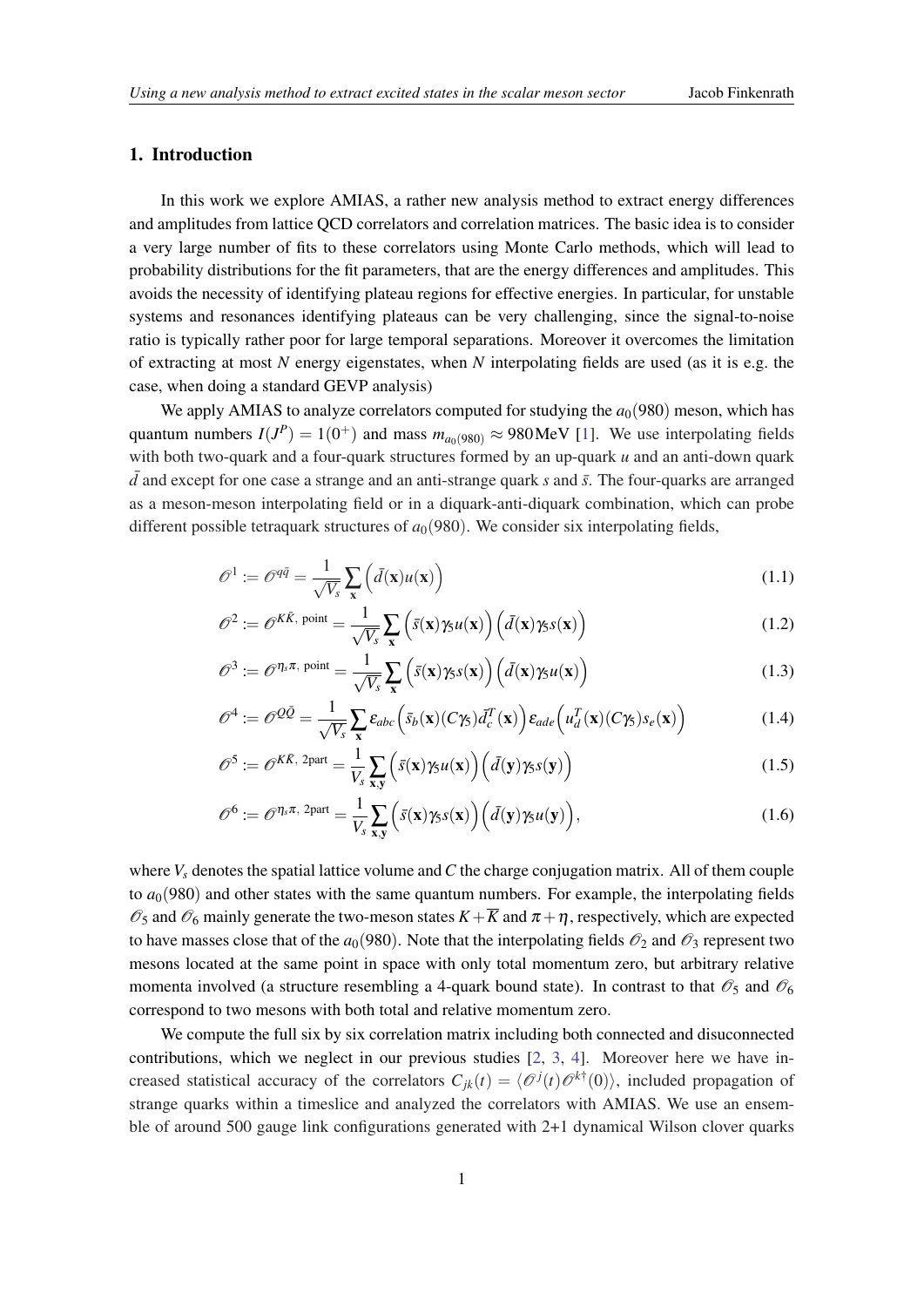<span id="page-2-0"></span>and Iwasaki gauge action generated by the PACS-CS Collaboration [\[5\]](#page-6-0). The lattice size is  $64 \times 32^3$ with lattice spacing  $a \approx 0.09$  fm and pion mass  $m_\pi \approx 300$  MeV.

#### 2. Correlators on a periodic lattice

A correlator on a periodic lattice with time extent *T* can be expanded according to

$$
C_{jk}(t) = \left\langle \mathcal{O}^{j}(t)\mathcal{O}^{k\dagger}(0) \right\rangle = \frac{\sum_{m,n} \exp\{-\mathcal{E}_{m}(T-t)\} \langle m|\mathcal{O}^{j}|n\rangle \exp\{-\mathcal{E}_{n}t\} \langle n|\mathcal{O}^{k\dagger}|m\rangle}{\sum_{m} \exp\{-\mathcal{E}_{m}T\}}
$$
(2.1)

with energy eigenstates  $|m\rangle$  and corresponding energy eigenvalues  $\mathscr{E}_0 \leq \mathscr{E}_1 \leq \mathscr{E}_2 ...$  ( $|0\rangle = |\Omega\rangle$ ) denotes the vaccum). This correlator can also be expressed in a more convenient form,

$$
C_{jk}(t) = \left\langle \mathcal{O}^{j}(t)\mathcal{O}^{k\dagger}(0)\right\rangle = \frac{\sum_{m,n} c_{m,n}^{j}(c_{m,n}^{k})^* \exp\{-\left(\mathcal{E}_{m} + \mathcal{E}_{n}\right)(T/2)\} \cosh\{\Delta \mathcal{E}_{n,m}(t - T/2)\}}{\sum_{m} \exp\{-\mathcal{E}_{m}T\}}
$$
(2.2)

with  $c_{m,n}^j = \langle m | \mathcal{O}^j | n \rangle$  and  $\Delta \mathcal{E}_{n,m} = \mathcal{E}_n - \mathcal{E}_m$ . For example, if  $j = k$ , if  $\mathcal{O}^j$  probes the sector, which contains energy eigenstate  $|1\rangle$ , if the quantum numbers of  $|1\rangle$  are different from those of the vacuum  $|\Omega\rangle$ , and if the correlator is not contaminated by multi-particle states (see discussion below), (2.2) reduces to

$$
C_{jj}(t) = \left\langle \mathcal{O}^{j}(t)\mathcal{O}^{k\dagger}(0) \right\rangle \approx 2 \left| c_{0,1}^{j} \right|^{2} \exp\{-\Delta \mathcal{E}_{1,\Omega}(T/2)\} \cosh\{\Delta \mathcal{E}_{1,\Omega}(t - T/2)\}
$$
(2.3)

for sufficiently large *t* and *T*. A standard technique to determine the energy difference  $\Delta \mathcal{E}_{1,\Omega} =$  $E_1 - E_{\Omega}$ , the mass of state  $|1\rangle$ , from the asymptotic *t* behavior of  $C_{ij}(t)$  (Eq. (2.3)) is to fit

$$
C_{jj}(t) = A \cosh\{-\Delta \mathcal{E}_{1,\Omega}(t - T/2)\}\tag{2.4}
$$

to the lattice QCD results for  $C_{ji}(t)$  with fitting parameters  $\Delta \mathcal{E}_{1,\Omega}$  and A. Alternatively, one can also solve the equation

$$
\frac{C_{jj}(t)}{C_{jj}(t-a)} = \frac{\cosh\{E_{\text{eff}}(t)(t-T/2)\}}{\cosh\{E_{\text{eff}}(t)(t-a-T/2)\}}
$$
(2.5)

with respect to  $E_{\text{eff}}(t)$ , where  $E_{\text{eff}}(t) \approx \Delta \mathcal{E}_{1,\Omega}$ . In other words, a plateau-like behavior of  $E_{\text{eff}}(t)$ indicates the mass  $\mathcal{E}_{1,\Omega}$ . In practice, however, the temporal extent *T* of the lattice is limited and the effective energy  $E_{\text{eff}}(t)$  is often very noisy for large *t*, rendering a reliable extraction of  $\Delta \mathcal{E}_{1,\Omega}$ difficult.

When multi-particle states are present in the investigated sector, the determination of lowlying masses is even more difficult. We sketch this for a simple non-interacting two-meson system, which is generated by an interpolating field  $\mathscr{O} = \mathscr{O}^{(1)} \otimes \mathscr{O}^{(2)}$ . Energy eigenstates of such a system can be written as  $|n\rangle = |n_1\rangle^{(1)} \otimes |n_2\rangle^{(2)}$ , where  $|n_1\rangle^{(1)}$  and  $|n_2\rangle^{(2)}$   $(n_1, n_2 = 0, 1, 2, ...)$ are eigenstates of the two Hamiltonians describing the individual mesons. Energy eigenvalues of this two-meson system are  $\mathscr{E}_{n_1,n_2}^{(1+2)} = \mathscr{E}_{n_1}^{(1)} + \mathscr{E}_{n_2}^{(2)}$ , in particular the lowest energy eigenvalue is  $\mathscr{E}^{(1+2)}_{0,0}=\mathscr{E}^{(1)}_0+\mathscr{E}^{(2)}_0$  $\int_0^{\infty/2}$ . Note that in the expansion (2.2) there is a term, which is proportional to  $\cosh\{(\mathscr{E}_0^{(1)}-\mathscr{E}_0^{(2)}\}$  $\binom{1}{0}(t-T/2)$ , i.e. only decaying with the mass difference of the two mesons. In the region of  $t \approx T/2$  this unwanted term can be more dominant than the signal term, which is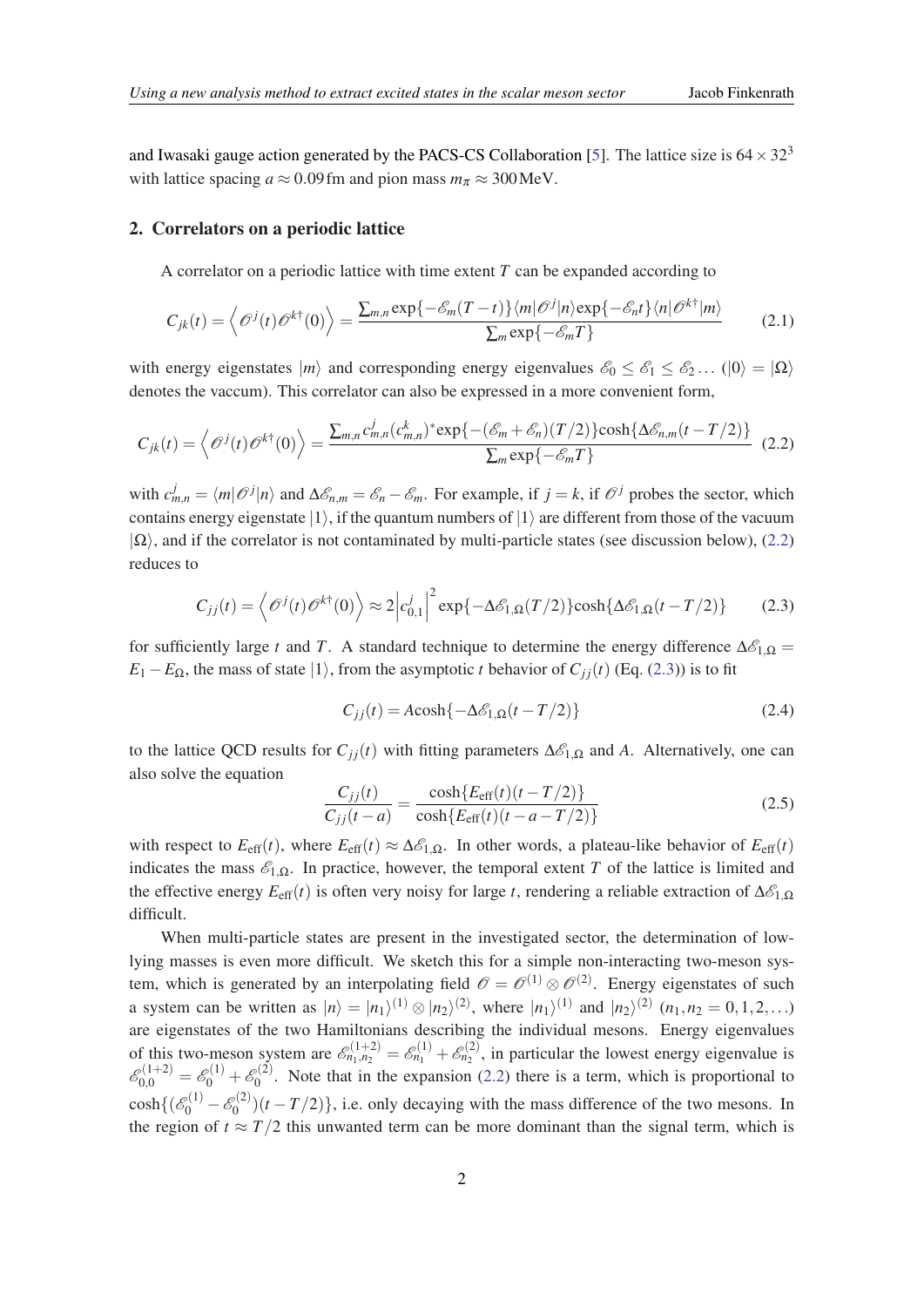<span id="page-3-0"></span>proportional to  $\cosh\{\mathscr{E}_{0,0}^{(1+2)} - \mathscr{E}_{\Omega}\}(t-T/2)\}$ . Thus, one has to be rather careful, when analyzing correlators of sectors containing multi-particle states. This is illustrated by Fig. 1, where we show the correlator using the interpolating field  $\mathcal{O}^{q\bar{q}}$  (Eq. [\(1.1](#page-1-0))). Clearly, there are two effective mass plateaus,  $aE_{\text{eff}}(t) \approx 0.60$  for  $t/a \lesssim 7$ , corresponding to the mass of a  $\pi + \eta$  or a  $K + \overline{K}$  two-meson state, and  $aE_{\text{eff}}(t) \approx 0.25$  for  $t/a \gtrsim 8$ , which does not correspond to the mass of any state, but to the mass difference  $m_{\eta} - m_{\pi}$  of two single-meson states.



Figure 1: Left: Correlator using the interpolating field  $\mathcal{O}^{q\bar{q}}$ . Right: Corresponding effective mass.

### 3. AMIAS

Lattice QCD results for the correlators  $C_{jk}(t) = \langle \mathcal{O}^j(t)\mathcal{O}^{k\dagger}(0)\rangle$  with  $\mathcal{O}^j$ ,  $j = 1,\ldots,6$  defined in Eqs. [\(1.1\)](#page-1-0) to [\(1.6\)](#page-1-0) can be parameterized and fitted the expression given in Eq. ([2.2\)](#page-2-0). Since statistical accuracy is limited, it is sufficient to consider a rather small number of energy eigenstates, i.e.  $\sum_{m,n}, \sum_{m} \rightarrow \sum_{m,n=0}^{N-1}, \sum_{m=0}^{N-1}$  with  $N \, {\lesssim} \, 10$ .

With AMIAS [[6](#page-6-0), [7,](#page-6-0) [8\]](#page-6-0) one can determine probability distribution functions (PDFs) for the fit parameters ∆ $\mathscr{E}_{n,m}$  (energy differences) and  $c_{m,n}^j$  (amplitudes). AMIAS is able to deal with a rather large number of parameters by using Monte Carlo techniques. In contrast to e.g. the GEVP, it is not necessary to identify plateau regions or to specify temporal fitting ranges.

The PDF for the complete set of fit parameters is given by

$$
P(\Delta \mathcal{E}_{n,m}, c_{m,n}^j) = \frac{1}{Z} e^{-\frac{\chi^2}{2}}
$$
\n(3.1)

with appropriate normalization *Z* and

$$
\chi^{2} = \sum_{j,k} \sum_{t/a=1}^{(T-1)/a} \frac{(C_{jk}^{\text{lattice}}(t) - C_{jk}(t))^{2}}{(w_{jk}(t))^{2}},
$$
\n(3.2)

which is the well-known  $\chi^2$  used in  $\chi^2$  minimizing fits  $(C_{jk}^{\text{lattice}}(t)$  denote lattice QCD results for correlators with corresponding statistical errors  $w_{ik}(t)$ ). To obtain the PDF for a specific fit parameter, one has to integrate in (3.1) over all other parameters. In particular, the probabilty for parameter  $\mathscr{A}_j$  to be inside  $[a,b]$  ( $\mathscr{A}_j$  represents either one of the energy eigenvalue differences  $\Delta \mathcal{E}_{n,m}$  or amplitudes  $c_{m,n}^{j}$ ) is

$$
\Pi(\mathscr{A}_j \in [a,b]) = \frac{\int_a^b d\mathscr{A}_j \int_{-\infty}^{+\infty} \prod_{k \neq j} d\mathscr{A}_k e^{-\mathscr{X}^2/2}}{\int_{-\infty}^{+\infty} \prod_k d\mathscr{A}_k e^{-\mathscr{X}^2/2}}.
$$
\n(3.3)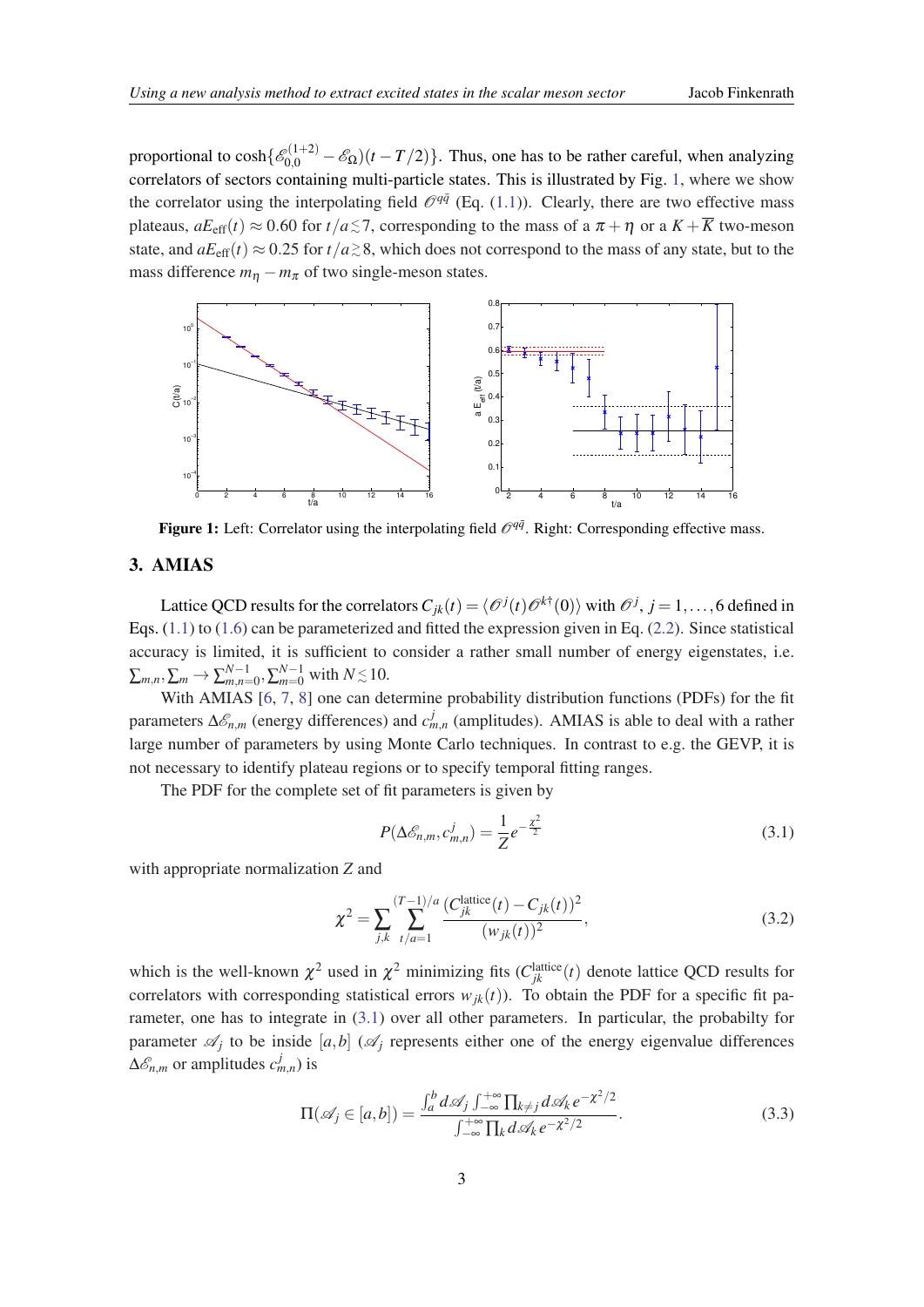<span id="page-4-0"></span>This multi-dimensional integral can be computed with standard Monte Carlo methods. We implemented a parallel-tempering scheme combined with the Metropolis algorithm as described in detail in Ref. [[8](#page-6-0)]. The parallel-tempering scheme prevents that the algorithm is stuck in a region around a local minimum of  $\chi^2$  and, thus, guarantees ergodicity of the algorithm.

We have again analyzed the correlator of  $\mathcal{O}^{q\bar{q}}$  shown in Fig. [1](#page-3-0) (left), this time using AMIAS with fit function

$$
C(t) = \sum_{n=1}^{2} A_n \cosh\{\Delta \mathcal{E}_n(t - T/2)\}.
$$
\n(3.4)

The resulting PDFs for the four parameters  $\Delta \mathcal{E}_1$  $\Delta \mathcal{E}_1$ ,  $\Delta \mathcal{E}_2$ ,  $A_1$  and  $A_2$  are shown in Fig. 2. As in Fig. 1 (right) two energy differences can clearly be identified,  $a\Delta\mathscr{E}_1 \approx 0.25$  (the mass difference  $m_n - m_\pi$ ) and  $a\Delta\mathcal{E}_2 \approx 0.60$  (the mass of a  $\pi + \eta$  or  $K + \overline{K}$  two-meson state).



Figure 2: AMIAS analysis of the correlator of  $\mathcal{O}^{q\bar{q}}$ . PDFs for the parameters  $\Delta \mathcal{E}_1$ ,  $\Delta \mathcal{E}_2$ ,  $A_1$  and  $A_2$  from (3.4).

### 4. Analysis of the  $6 \times 6$  correlation matrix

We now use AMIAS to analyze the  $6 \times 6$  correlation matrix with interpolating fields [\(1.1\)](#page-1-0) to ([1.6\)](#page-1-0). The fit function is obtained by restricting [\(2.2](#page-2-0)) to a finite number of terms,

$$
C_{jk}(t) = \sum_{n=1}^{N} c_n^j (c_n^k)^* \cosh\{\Delta \mathcal{E}_n(t - T/2)\}.
$$
 (4.1)

In a first analysis we use lattice QCD data, where the propagation of strange quarks within the same timeslice has been neglected. The interpolating field  $\mathcal{O}^{q\bar{q}}$  then decouples and, hence, cannot be considered in a tetraquark study of  $a<sub>0</sub>(980)$  (cf. also Refs. [\[2,](#page-6-0) [3\]](#page-6-0), where the same data has been used). Moreover, we do not consider the diquark-antidiquark interpolating field  $\mathcal{O}^{Q\bar{Q}}$ . In Fig. [3](#page-5-0) (top) we show the four lowest masses obtained with  $N = 8$  terms in  $(4.1)^1$ , corresponding to the expected two-particle states  $\pi + \eta$  and  $K + \overline{K}$  with both mesons at rest ( $\Delta \mathscr{E}_2$  and  $\Delta \mathscr{E}_3$ ) as well as with one quantum of relative momentum ( $\Delta \mathcal{E}_4$  and  $\Delta \mathcal{E}_5$ ). Note that AMIAS also finds the energy eigenvalue difference  $m_n - m_\pi$  ( $\Delta \mathcal{E}_1$ , not shown in Fig. [3](#page-5-0)), which has already been discussed in previous sections.

Since  $(c_n^j)^* = \langle n | \mathcal{O}^{j\dagger} | \Omega \rangle$ , the amplitudes extracted with AMIAS are the coefficients of the expansions of the trial states  $\mathcal{O}^{j\dagger}|\Omega\rangle$  in terms of the extracted energy eigenstates  $|n\rangle$ , i.e.

$$
\mathcal{O}^{j\dagger}|\Omega\rangle \approx \sum_{n=1}^{N} (c_n^j)^*|n\rangle. \tag{4.2}
$$

<sup>&</sup>lt;sup>1</sup>AMIAS is able to determine the optimal  $N$  automatically. For details we refer to [[8](#page-6-0)].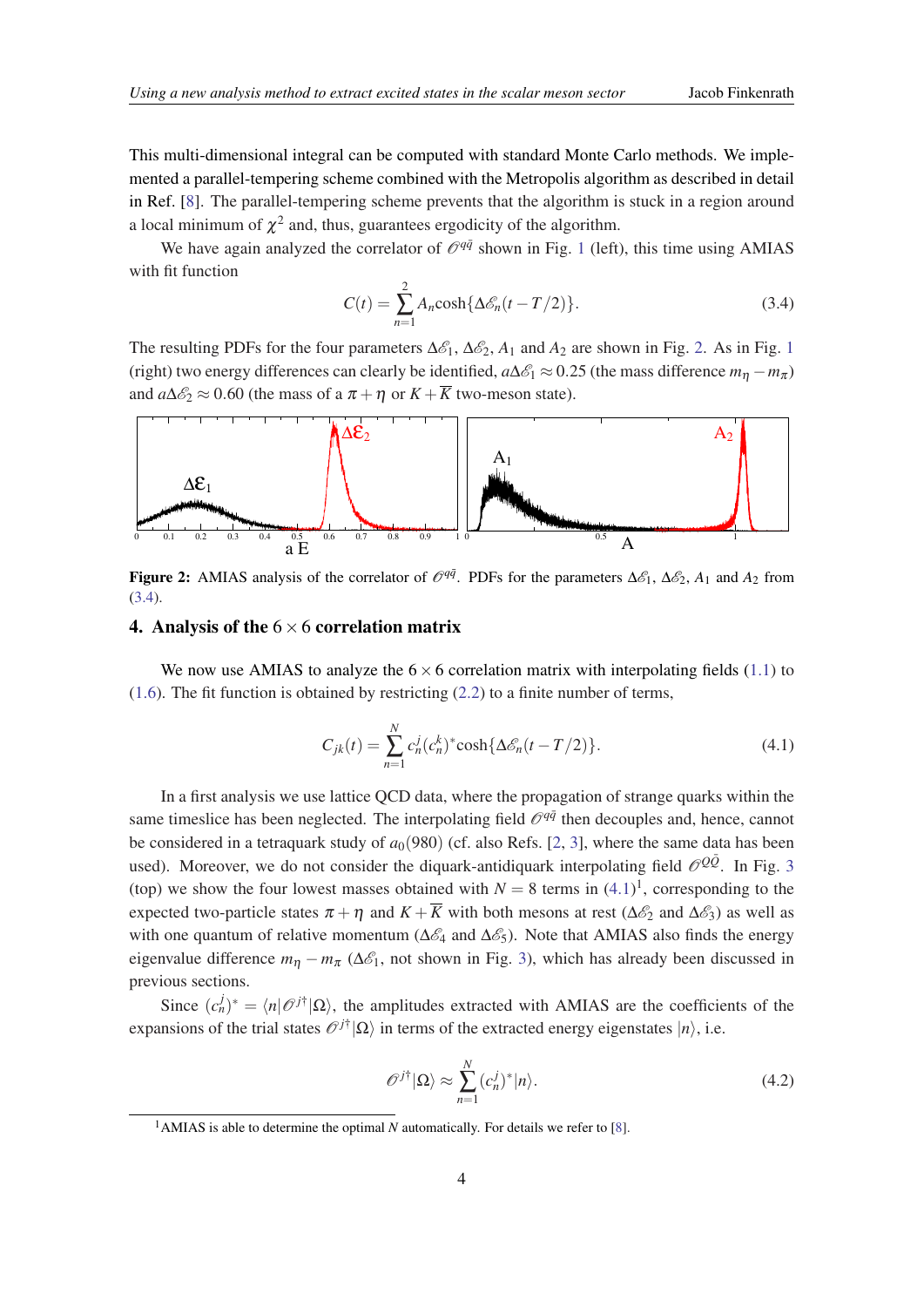<span id="page-5-0"></span>

Figure 3: AMIAS analysis of the  $4 \times 4$  correlation matrix with interpolating fields  $\mathcal{O}^2 = \mathcal{O}^{K\bar{K}$ , point,  $\mathcal{O}^3 =$  $\mathcal{O}^{\eta_s \pi, \text{ point}}$ ,  $\mathcal{O}^5 = \mathcal{O}^{K \bar{K}, 2\text{ part}}$  and  $\mathcal{O}^6 = \mathcal{O}^{\eta_s \pi, 2\text{ part}}$  (propagation of strange quarks within the same timeslice neglected). Top: PDFs for the parameters  $\Delta \mathcal{E}_2, \ldots, \Delta \mathcal{E}_5$  from ([4.1](#page-4-0)). Bottom:  $|v_n^j|$ , the corresponding overlaps to the trial states  $\mathcal{O}^{j\dagger}|\Omega\rangle$ .

More interesting, however, are the opposite expansions, i.e. the extracted energy eigenstates in terms of the trial states,

$$
|n\rangle \approx \sum_{j=2,3,5,6} v_n^j \mathcal{O}^{j\dagger} |\Omega\rangle. \tag{4.3}
$$

It is easy to show that the matrix formed by the coefficients  $v_n^i$  is the inverse of the matrix formed by the coefficients  $(c_n^j)^*$   $(j = 2, 3, 5, 6, n = 2, \ldots, 5)$  up to exponentially small corrections, i.e.  $\sum_j v_m^j (c_n^j)^* = \delta_{m,n}$ . Alternatively, one can also use the AMIAS samples for  $\Delta \mathscr{E}_n$  and  $c_n^j$  and Eq. ([4.1](#page-4-0)) to reconstruct a correlation matrix for each sample. Solving standard GEVPs for each reconstructed correlation matrix yields eigenvectors with components identical to  $v_n^j$ . The coefficients  $|v_n^j|$  are shown in Fig. 3 (bottom) (not the PDFs, but the most likely values). Clearly,  $\Delta \mathscr{E}_2$  and  $\Delta \mathscr{E}_3$  correspond to two-particle states  $\pi + \eta$  and  $K + \overline{K}$  with both mesons at rest, since the coefficients  $v_n^j$ show almost exclusively overlap to the trial states  $\mathcal{O}^{\eta_s \pi, 2$ part†| $\Omega$ <sup>i</sup> and  $\mathcal{O}^{K\bar{K}, 2$ part†| $\Omega$ <sup>i</sup>.  $\Delta \mathcal{E}_4$  and  $\Delta \mathcal{E}_5$ are close to the expected two-particle states with one quantum of relative momentum and the overlaps shown by  $v_n^j$  are consistent with this interpretation. There is no indication for any additional state in the region of 1000 MeV, which could correspond to  $a_0(980)$ . These findings are consistent with our previous study using ETMC gauge link configurations [[9](#page-6-0)].

When including the propagation of strange quarks within the same timeslice, the interpolating field  $\mathcal{O}^{q\bar{q}}$  couples to the four-quark interpolating fields given in Eqs. [\(1.2\)](#page-1-0) to ([1.6](#page-1-0)). This introduces, however, a lot of statistical noise and it is rather difficult to resolve energy differences precisely. In Fig. [4](#page-6-0) we show preliminary AMIAS results for the full  $6 \times 6$  correlation matrix, where  $N = 12$ terms in Eq. [\(4.1\)](#page-4-0) have been used. The two lowest energy eigenstates exhibit rather clear signals and correspond to the  $\pi + \eta$  and  $K + \overline{K}$  two-meson states. Even though higher excitations are less prominent, we find strong indication for an additional state with mass  $\Delta \mathcal{E}_3 \approx 0.6/a \approx 1300 \text{MeV}$ , which is below the expectation for the two-particle states with one quantum of relative momentum